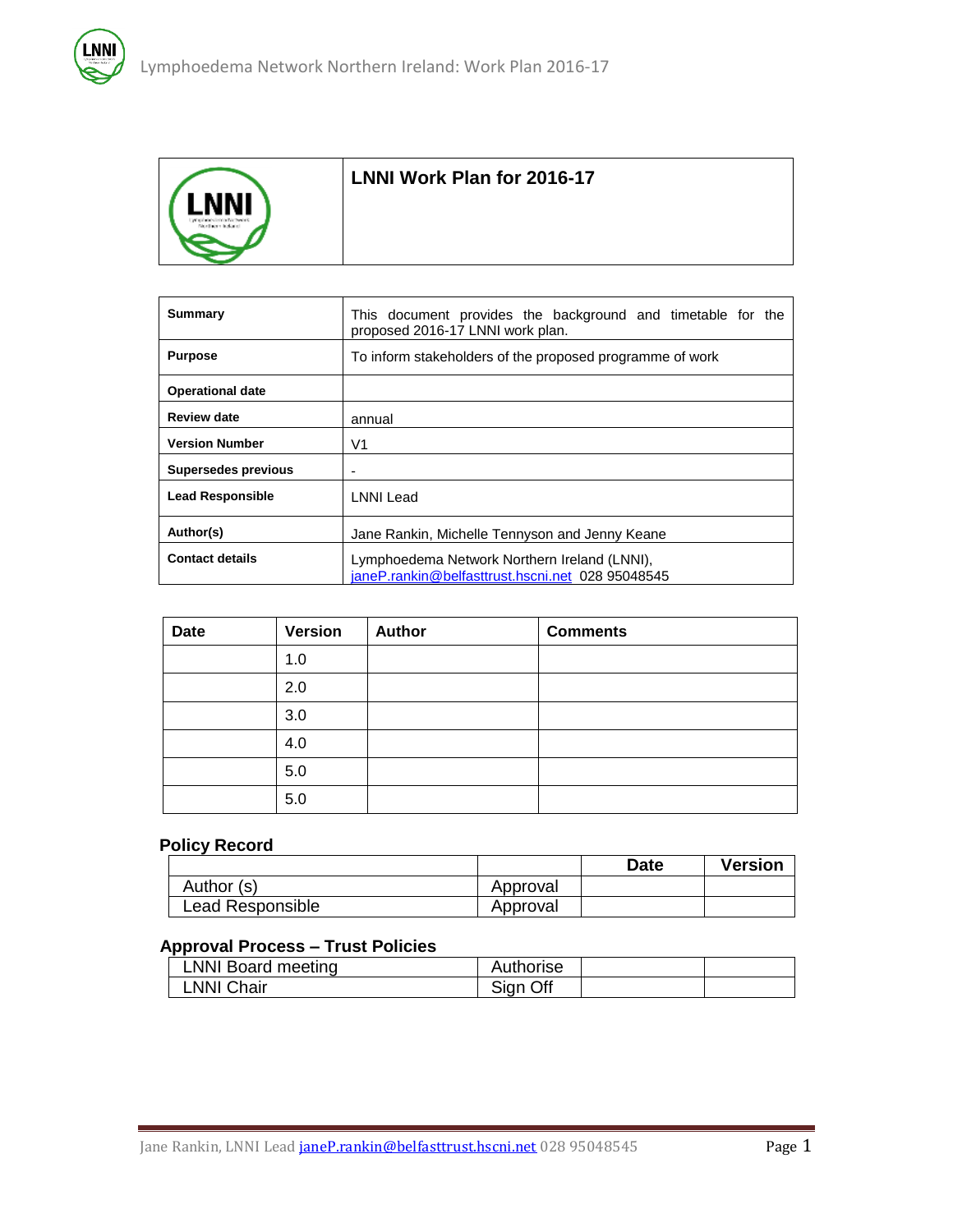# 2016-17 Work Plan – Lymphoedema Network Northern Ireland

The Lymphoedema Network Northern Ireland (LNNI) provides regional professional clinical leadership for the management of Lymphoedema. Lymphoedema is a long term condition (LTC) which if diagnosed early results in better outcomes for the patient and a more efficient use of resources. Lymphoedema is an elective service monitored by the AHP 13 week access criteria.

The Network has continually modernised to ensure value for money by:-

- Agreeing regional referral criteria and pathways for access to the service ensuring appropriate use of limited resources. This has included the integration of CCG and ECR.
- Developing (and updating) patient information in a number of formats utilising PPI to inform potential service users and to aid self-management of the condition.
- Maximising capacity by introducing telephone reviews, enhancing role of band 3 staff, and informed and supported discharge to GP (with direct access back into system if required)
- Enhancing the roles of specialist staff and continuing to develop local professional networks, thereby reducing the necessity of regional complex clinic medical input
- Locally provided quality services have resolved the need for ECRs (apart from surgery)
- Reviewing and employing new technologies to improve effectiveness and efficiency

Despite all service development, the continued increase in referrals, and the impact of increasingly more severely obese patients, has significantly impacted on services, especially those with no legacy staffing capacity (i.e. pre LNNI). The NHSCT and WHSCT in particular have a limited resource to continue to meet AHP standards. The NHSCT has breached access targets from April 2016.

The network is also cognizant of new patient groups being referred, which do not fall into the original funding for pure lymphoedema category including: lipoedema and chronic oedema; this is covered in point 2 of the key programme of work.

| Action                  | Impact                                               |
|-------------------------|------------------------------------------------------|
| Quantify current demand | Meet 13 week AHP access targets                      |
| and referral routes     | NHSCT and WHSCT: review new referral                 |
|                         | management, and implement review opt in              |
|                         | practice (for those able to participate)             |
|                         | Monitor referral, review, re-referrals and<br>$\sim$ |
|                         | breaches.                                            |

#### **Summary of key programmes of work for 2016-17**